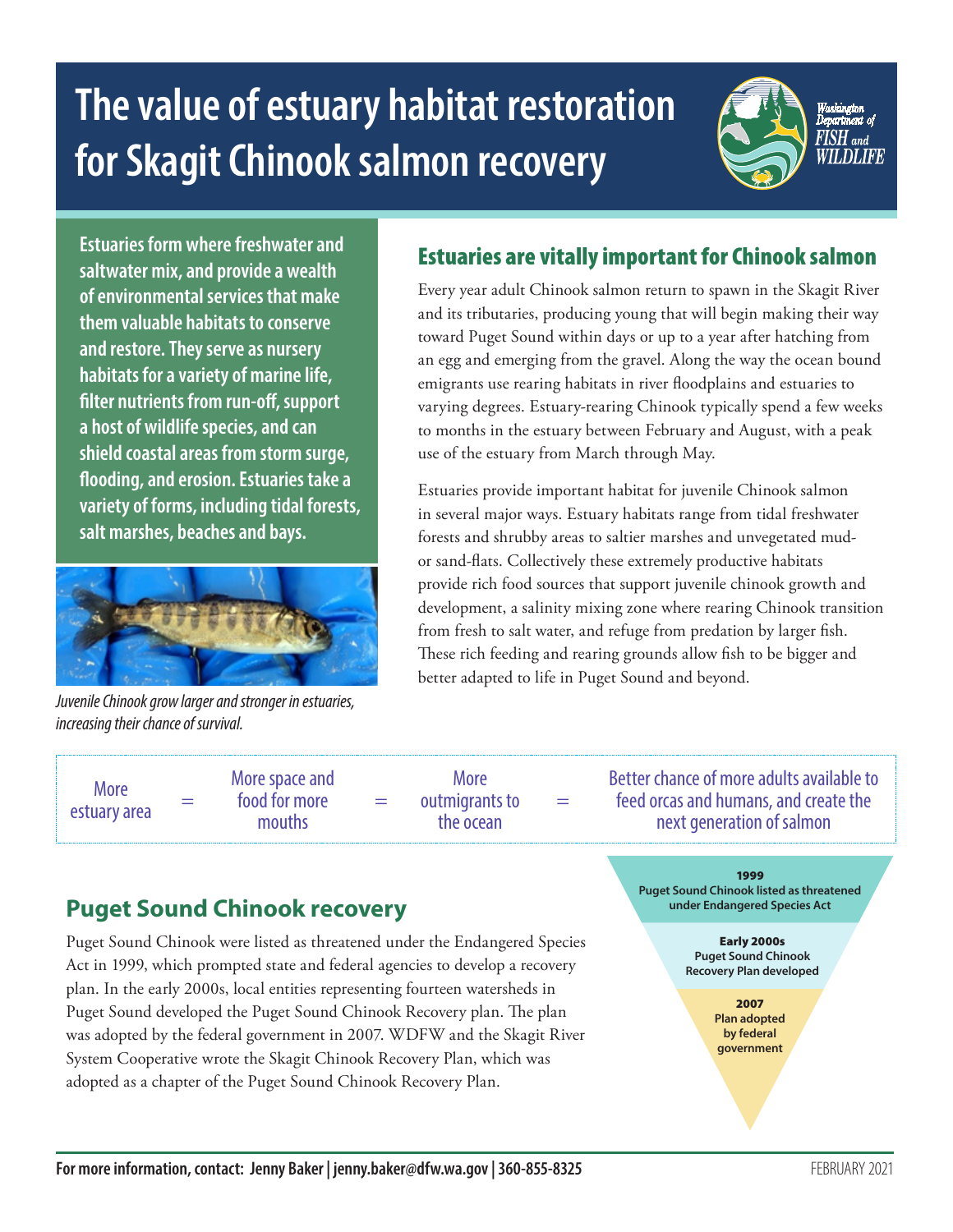# **Puget Sound estuaries have declined**

Less than 15% of historic estuaries remain along the Washington, Oregon, and California coastlines. In Puget Sound, 70- 80% of estuary habitat has been lost as it was diked and drained to make land suitable for agriculture and development. In the Skagit delta—which spans from Camano Island north to Padilla bay—there is a net loss of 73% of historic tidal wetlands and channels and an 88% loss of the estuarine habitats specifically used by juvenile Chinook.



*Figure from http://skagitcoop.org/wp-content/uploads/Appendix-D-Estuary1.pdf*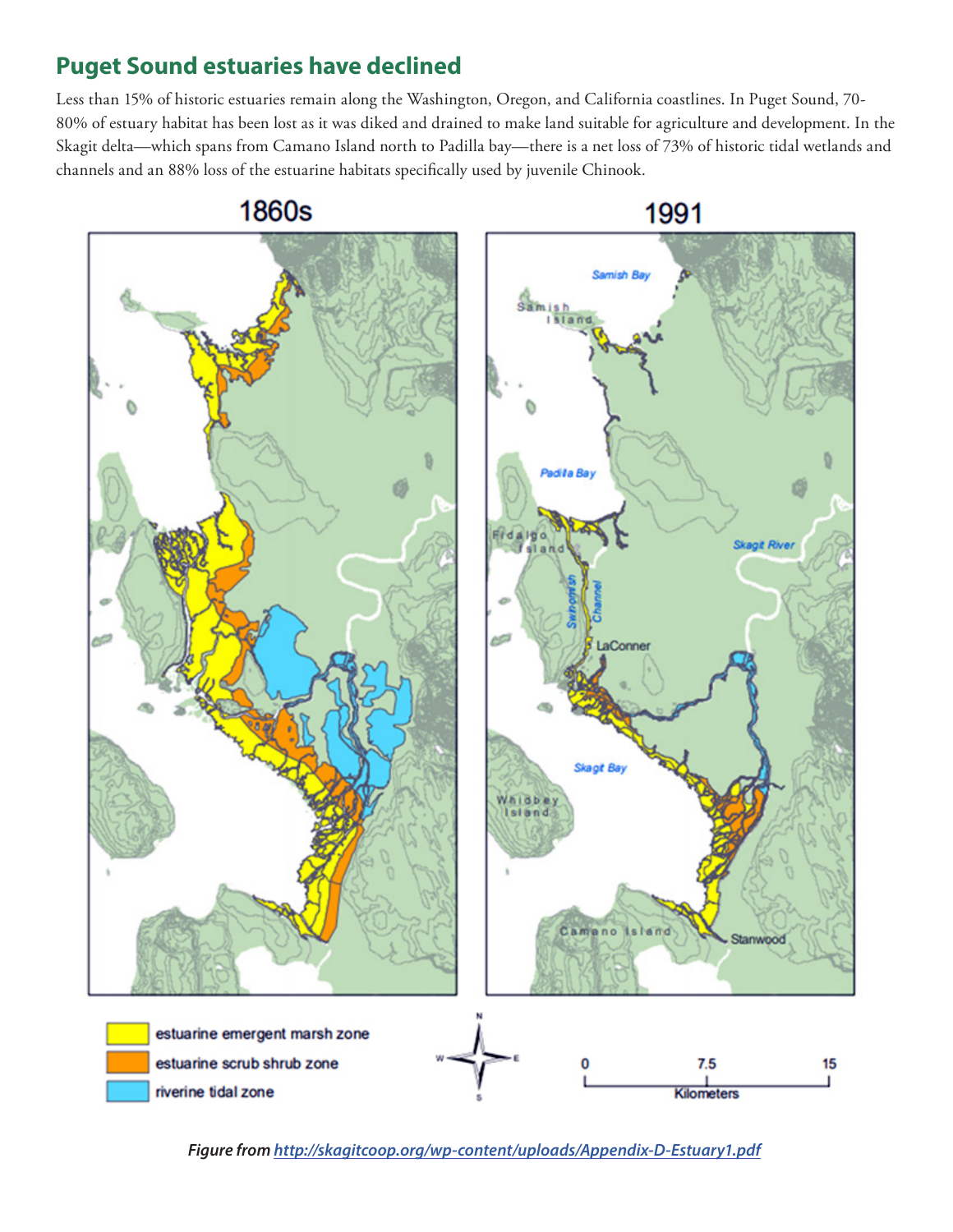## **Restoring estuary is a critical need for Chinook recovery**

Because the greatest losses of rearing habitat have happened in the estuary, and because of its relatively high rearing productivity, the Skagit Chinook Recovery Plan identifies **estuary habitat as the greatest habitat restoration need for Chinook recovery in the Skagit watershed.** The plan establishes a goal of restoring enough estuary habitat to hold an additional 1.35 million juvenile Chinook beyond its current capacity. Supported by existing science at the time, the recovery plan estimated that **2,700 acres of additional estuary would be needed to hold 1.35 million juvenile Chinook.**

From continuing research we now know not all estuary habitat is equal; some estuary habitat holds higher numbers of fish while some holds far fewer. The characteristics of a particular site such as proximity to migration pathways and relative tidal influence are two things that influence the number of fish that site can hold (its "carrying capacity"), and its contribution towards the overall goal of 1.35 million juvenile Chinook. In addition, existing estuary habitats may shrink or grow due to both human and natural causes. This means the actual number of acres that need to be restored may end up being more or less than 2,700.



*Contribution of habitat protection and restoration to achieving juvenile Chinook salmon targets identified in the 2005 Skagit Chinook Recovery Plan, assuming no loss of existing habitats.*

#### **What's been done?**

WDFW and others have completed a number of estuary restoration projects in the Skagit over the last 20 years. The goal of estuary restoration is to restore processes that will create and maintain important habitats over time, while ensuring no negative impacts on neighboring properties. This includes restoring tides and river flows so that water and the sediment it carries create and maintain channels, and sediment and nutrients are delivered to rich floodplains and meadows where bugs and vegetation grow. Restoration involves removing or setting back dikes and levees,

excavating channels, and establishing native vegetation. Infrastructure such as dikes, levees, tidegates and pumps are often incorporated into projects in order to maintain drainage and flood protection on neighboring lands.

The best restoration sites contain lots of channel area and are close to pathways used by juveniles as they make their way from spawning areas to Puget Sound. Once restored, vegetation management can be important. For instance, invasive cattail may reduce habitat for Chinook and other species that use the estuary.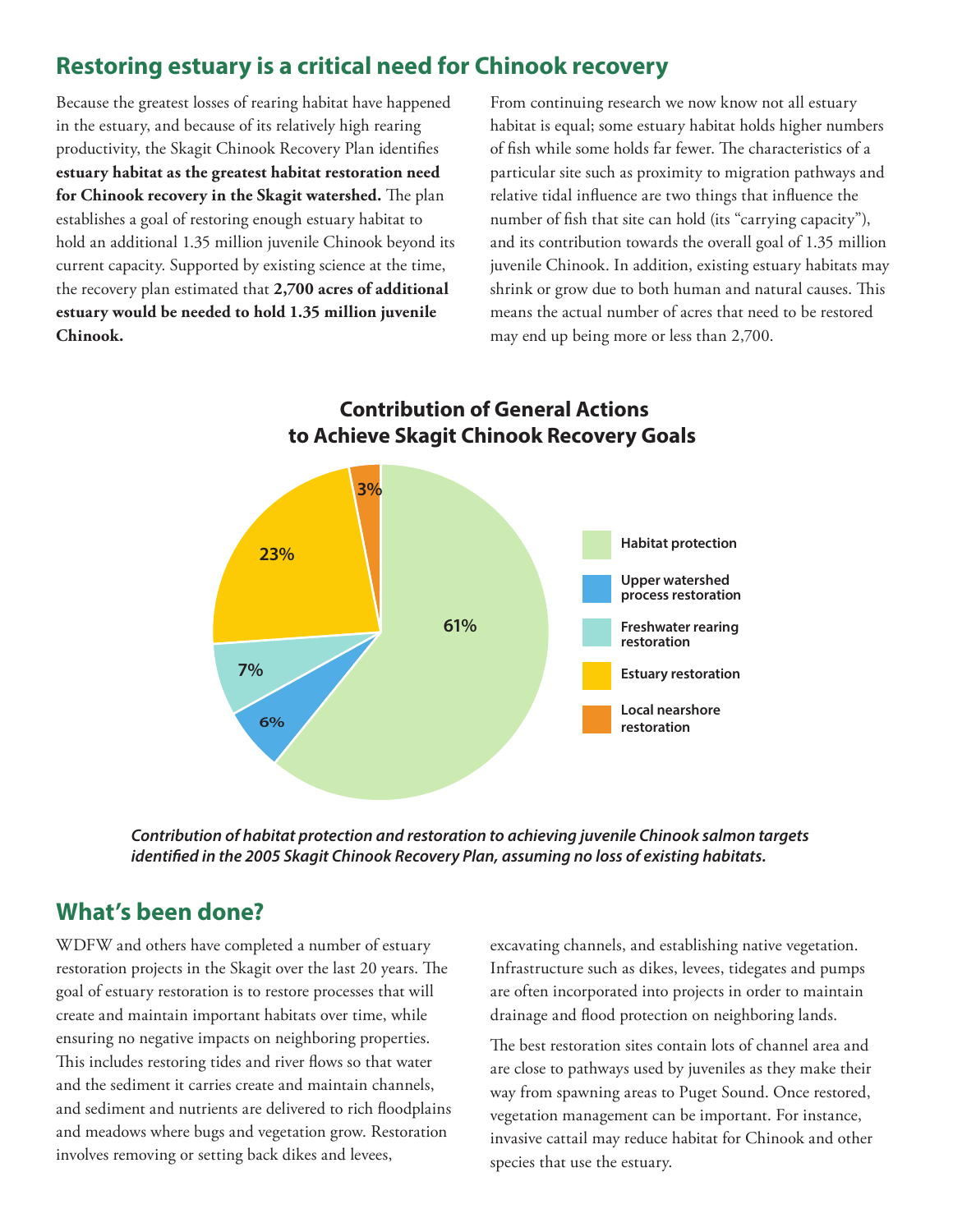# **Restoration project effectiveness**

Because the Skagit Chinook Recovery Plan estuary goals are based on predictions, and estuaries and our understanding of restoration is evolving over time, monitoring the outcomes of restoration projects is a high priority for WDFW and other restoration partners.

Estuary-wide monitoring has shown that restoration is making fish less crowded, and thus increasing the habitat carrying capacity and allowing juveniles to spend more time in the estuary. Site-scale monitoring has shown that **when new areas are restored they are occupied as soon as juveniles come**  down the river. Some project sites are providing habitat for more juvenile Chinook than predicted. For instance, the Wiley Slough



restoration project was predicted to provide habitat for just over 38,000 juvenile Chinook. Monitoring data indicates this site can currently hold up to as many as 367,000 juveniles. (Read on for why this might change over time.) Other projects are able to hold as many juvenile Chinook as predicted (e.g. Fir Island Farm).

There are also projects where monitoring data indicate there is less space for juvenile Chinook than predicted – this may be the case with the Milltown Island restoration project. Carrying capacity and adaptive management actions that could improve salmon habitat at Milltown are currently being assessed.

The number of fish a particular site can hold ("carrying capacity") is based on current site conditions. As sites change over time, their carrying capacity may change. Sediment may fill in some areas and reduce space for fish, as predicted at Wiley Slough. Sea level rise may change the amount of habitat available for fish as well.

We expect the increase in estuary rearing capacity from restoration to ultimately improve adult returns. However, because of the wide variety of factors that affect juvenile-to-adult survival, it is difficult to isolate the effect of estuary rearing from other factors such as ocean conditions. However, research is underway to examine this for the Skagit and other systems in Puget Sound.

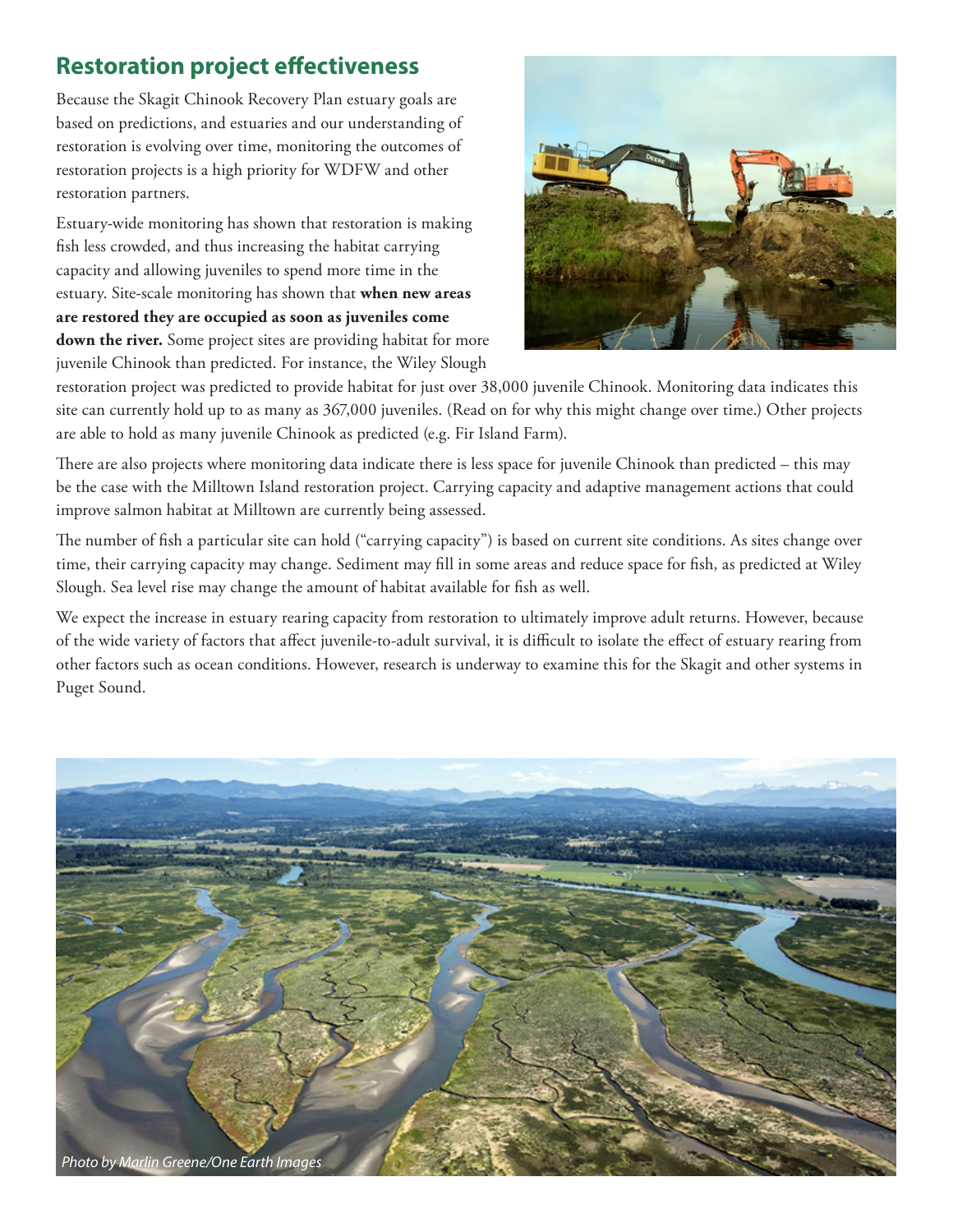# **Table: Skagit estuary restoration projects 2005-current**

Juvenile chinook carrying capacity (the number of fish a certain area of habitat can hold) for restoration projects that have been completed since the Skagit Chinook Recovery Plan was written in 2005. Numbers shown are based on an assumption that the number of juveniles coming down the river from spawning grounds is very large (e.g. there is a large outmigration size and the estuary is full to capacity). Actual numbers of fish using these sites vary year by year based on the outmigration size. Additionally, the pre-project estimate presented for each site is a mid-point of a range of predicted values.

| <b>Project Name</b>                           | <b>Description</b>                                          | Year<br><b>Completed</b> | Pre-project<br>estimate of smolt<br>carrying capacity | Post-project smolt carrying capacity |           |
|-----------------------------------------------|-------------------------------------------------------------|--------------------------|-------------------------------------------------------|--------------------------------------|-----------|
|                                               |                                                             |                          |                                                       | As-built                             | Long-term |
| <b>Milltown Island</b>                        | dike removal and channel creation                           | 2007                     | 57,179                                                | 30,000*                              | 30,000*   |
| <b>SF Dike Setback</b>                        | dike setback and channel creation                           | 2007                     | 14,588                                                | 7,487                                | 7,487     |
| Swinomish<br><b>Channel Fill</b><br>Removal** | fill removal and channel creation                           | 2008                     | unknown                                               | unknown                              | unknown   |
| Smokehouse/<br>Fornsby Phase 1                | tidegate improvements and<br>channel reconnection           | 2008                     | 11,157                                                | 11,157                               | 11,157    |
| <b>Wiley Slough</b>                           | dike setback and channel<br>reconnection                    | 2009                     | 38,492                                                | 367,613                              | 74,105    |
| <b>Fisher Slough</b>                          | tidegate improvements, dike<br>setback and channel creation | 2011                     | 16,431                                                | 21,823                               | 21,823    |
| <b>Fir Island Farm</b>                        | dike setback and channel<br>reconnection                    | 2016                     | 65,000                                                | 64,428                               | 50,000    |
|                                               | <b>TOTAL RESTORED</b>                                       |                          | 202,847                                               | 472,508                              | 164,572   |
|                                               | recovery goal                                               |                          | 1,350,000                                             | 1,350,000                            | 1,350,000 |
|                                               | % recovery goal                                             |                          | 15.03%                                                | 35.00%                               | 12.19%    |

\*Milltown as-built estimates and the number of smolts that can be attributed to restoration are under review and may change

\*\*complete information on this project was not available as of January 2020